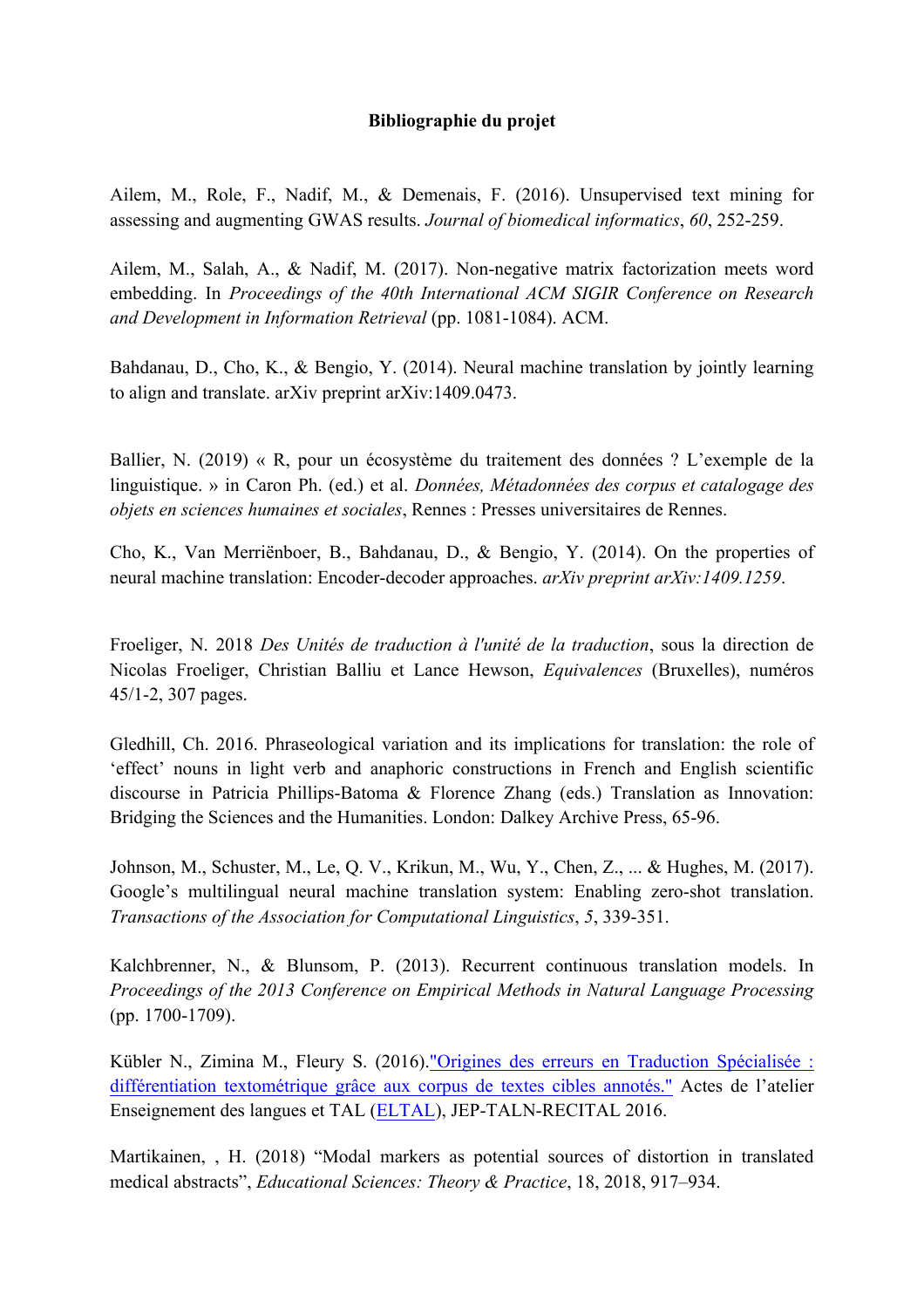Martikainen, , H. (en cours) *Sources de distorsion dans les résumés traduits de revues systématiques. Une comparaison de la traduction conventionnelle et de la traduction automatique post-éditée*. Thèse sous la direction de N. Kübler, Paris Diderot

Montavon, G., Samek, W., & Müller, K. R. (2018). Methods for interpreting and understanding deep neural networks. *Digital Signal Processing*, *73*, 1-15.

Poerner, N., Schütze, H., & Roth, B. (2018). Evaluating neural network explanation methods using hybrid documents and morphosyntactic agreement. In *Proceedings of the 56th Annual Meeting of the Association for Computational Linguistics (Volume 1: Long Papers)* (Vol. 1, pp. 340-350).

Salah, A., & Nadif, M. (2018). Directional co-clustering. *Advances in Data Analysis and Classification*, 1-30.

Sutskever, I., Vinyals, O., & Le, Q. V. (2014). Sequence to sequence learning with neural networks. In *Advances in neural information processing systems* (pp. 3104-3112).

Zimina M. (2013) « Equivalences traductionnelles. Bi-texte juridique. » Salem A., Fleury S. (Eds.) Lexicometrica [ISSN 1773-0570], n° thématique "Explorations textométriques", vol.3.

Zimina M., Ballier N. (2017). "Intonational PEriods (IPE) and Formulaic Language: A Genrebased Analysis of a French Speech Database." Proceedings of Europhras 2017 Conference of 13-14 November 2017, London: Computational and Corpus-based Phraseology: Recent Advances and Interdisciplinary Approaches. Volume II.

Zimina M., Ballier N. (2018). "On the phraseology of spoken French: initial salience, prominence and lexicogrammatical recurrence in a prosodic-syntactic treebank Rhapsodie". Proceedings of JADT 2018: International Conference on Statistical Analysis of Textual Data, 12-15 June 2018, Rome, Italy.

Zimina M., Fleury S. (2018). "Mémoire de traduction [MT] : approche paradigmatique. Equivalences 45/1-2, "Des unités de traduction à l'unité de traduction". Sous la direction de C. Balliu, N. Froeliger, L. Hewson.

## **SIGLES et sitographie des principales conférences mentionnées dans le projet**

**ACL** Association for Computational Linguistics (ACL) https://www.aclweb.org/portal/